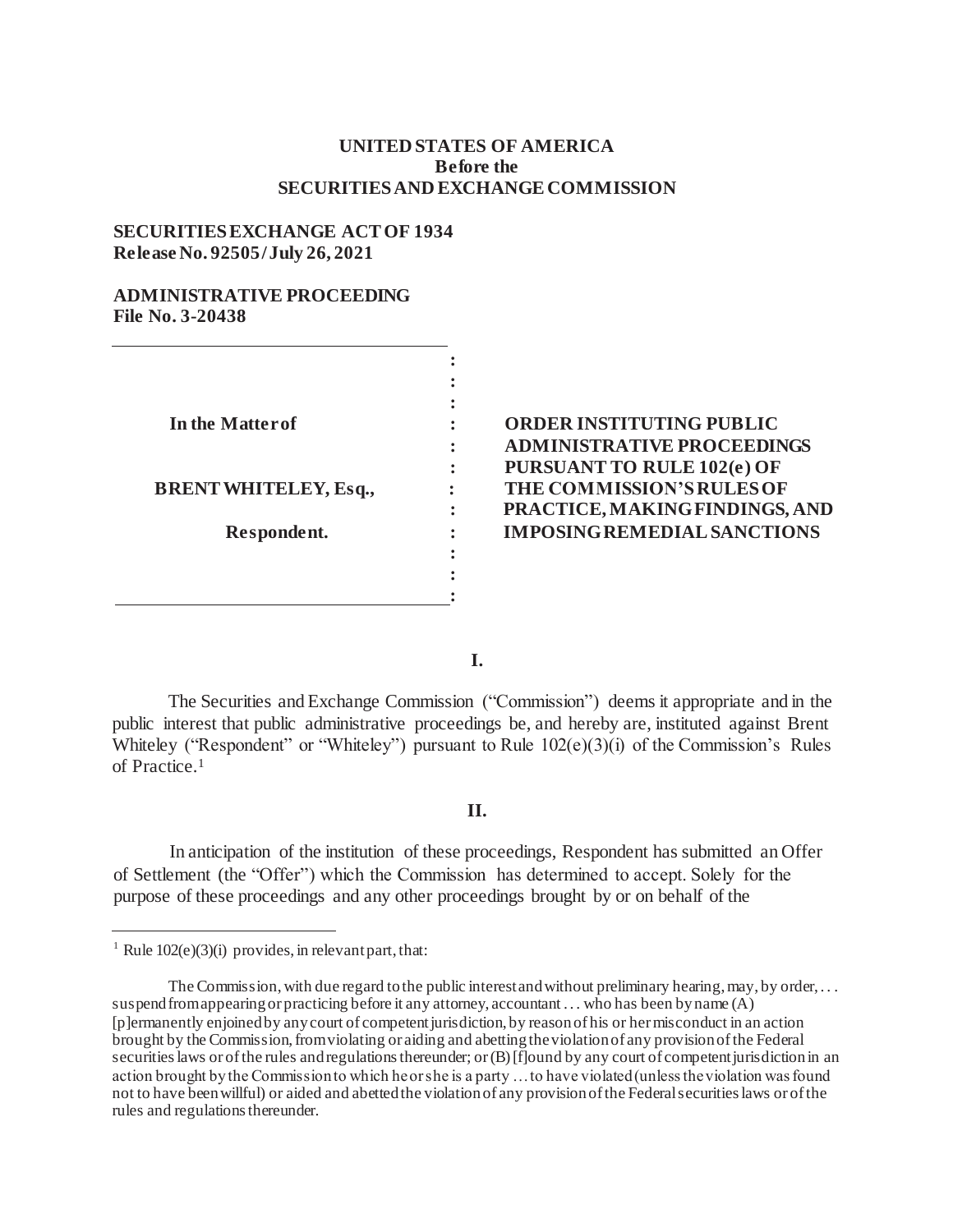Commission, or to which the Commission is a party, and without admitting or denying the findings herein, except as to the Commission's jurisdiction over him and the subject matter of these proceedings, and the findings contained in Section III.3 below, which are admitted, Respondent consents to the entry of this Order Instituting Public Administrative Proceedings Pursuant to Rule 102(e) of the Commission's Rules of Practice, Making Findings, and Imposing Remedial Sanctions ("Order"), as set forth below.

## **III.**

On the basis of this Order and Respondent's Offer, the Commission finds that:

1. Whiteley, age 55, resides in Houston, Texas. Whiteley is a member of the Texas State Bar. From 2011 to 2019, Whiteley served as General Counsel and Chief Financial Officer of SAExploration Holdings, Inc. ("SAE"). During that time, Whiteley provided advice to SAE regarding compliance with the federal securities laws. Whiteley has never held any securities licenses and is not registered with the Commission in any capacity.

2. At all relevant times, SAE was a Delaware corporation with its principal place of business in Houston, Texas. SAE provides seismic data acquisition, logistical support, and processing services to customers in the oil and gas industry. At all relevant times, SAE's common stock wasregistered with the Commission pursuant to Section 12(b) of the Securities Exchange Act of 1934 ("Exchange Act"), and traded on the NASDAQ.

3. On October 8, 2020, the Commission filed a complaint against Whiteley in SEC v. SAExploration Holdings, Inc. et al. (Civil Action No. 20-cv-08423), in the United States District Court for the Southern District of New York. On June 29, 2021, the court entered a judgment permanently enjoining Whiteley, by consent, from future violations or aiding and abetting future violations of Section 17(a) of the Securities Act of 1933; Sections 10(b), 13(a), 13(b)(2)(A), 13(b)(2)(B), and 13(b)(5) of the Exchange Act and Rules 10b-5, 12b-20, 13a-1, 13a-11, 13a-13, 13a-14, 13b2-1, and 13b2-2, thereunder; and Section 304(a) of the Sarbanes-Oxley Act of 2002.

4. The Commission's complaint alleged, among other things, that Whiteley and others devised and carried out a fraud to improperly recognize approximately \$100 million of revenue from transactions with a purportedly legitimate and unrelated customer of SAE, Alaskan Seismic Ventures, LLC ("ASV"). According to the complaint, the fraud had the effect of artificially and materially inflating SAE's reported revenue by making it appear that ASV was a significant source of independent revenue. The complaint further alleged that, in fact,Whiteley and others createdand controlled ASV, and that the defendants misappropriated \$12 million from SAE, approximately half of which was used to make a secret investment in ASV and "round tripp[ed]" back to SAE to pay accounts receivable owed by ASV to SAE, while the remainder was pocketed by Whiteley and the other defendants. Separately, Whiteley misappropriated an additional \$4 million from SAE by submitting (and approving as SAE's CFO) fake invoices. The Commission alleged that as a result of Whiteley's conduct, SAE's public filings from June 2015 through March 2019 contained numerous materially false and misleading statements.